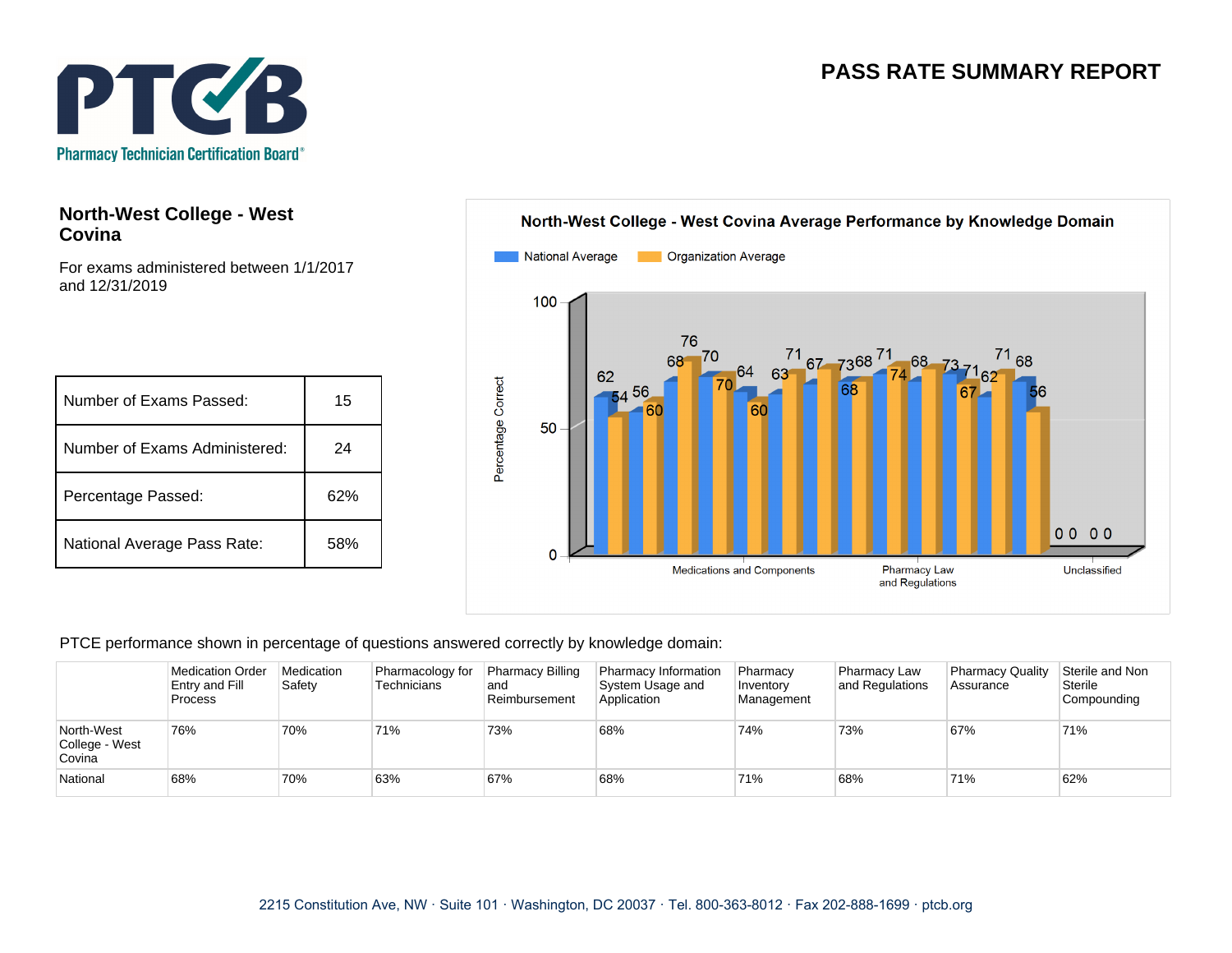\* PLEASE NOTE: These results are based on self-reported information. All data was gathered from candidates who identified your organization as their educator or employer.